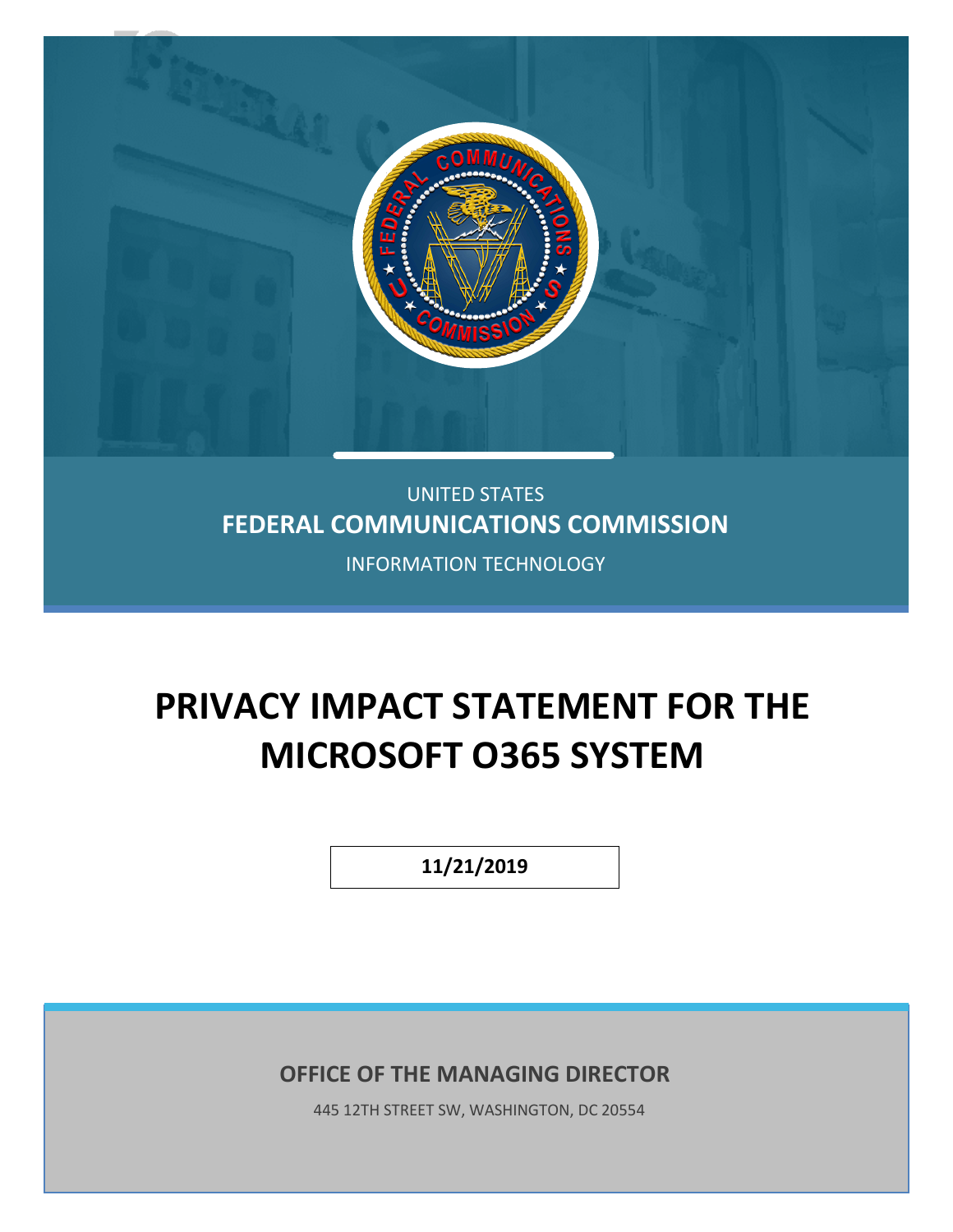## Record of Approval

| <b>Document Approval</b>             |                           |                                                                                                                |
|--------------------------------------|---------------------------|----------------------------------------------------------------------------------------------------------------|
| <b>Document POC</b>                  |                           |                                                                                                                |
| <b>Printed Name: Bahareh Moradi</b>  |                           | <b>Attorney-Advisor</b><br><b>Office of General Counsel</b>                                                    |
|                                      | <b>Date</b><br>11/18/2019 |                                                                                                                |
| Signature:                           |                           |                                                                                                                |
| <b>Approval Structure</b>            |                           |                                                                                                                |
| <b>Printed Name: Michael Carlson</b> |                           | <b>Senior Agency Official for Privacy</b><br><b>Deputy General Counsel</b><br><b>Office of General Counsel</b> |
| Signature:                           | <b>Date</b>               |                                                                                                                |
| Merlul Carl                          | 11/21/19                  |                                                                                                                |
| <b>Printed Name:</b>                 |                           |                                                                                                                |
| Signature:                           | <b>Date</b>               |                                                                                                                |
|                                      |                           |                                                                                                                |

## Record of Approval

| Date | <b>Description</b> | Author |
|------|--------------------|--------|
|      | mm                 |        |
|      |                    |        |
|      |                    |        |
|      |                    |        |
|      |                    |        |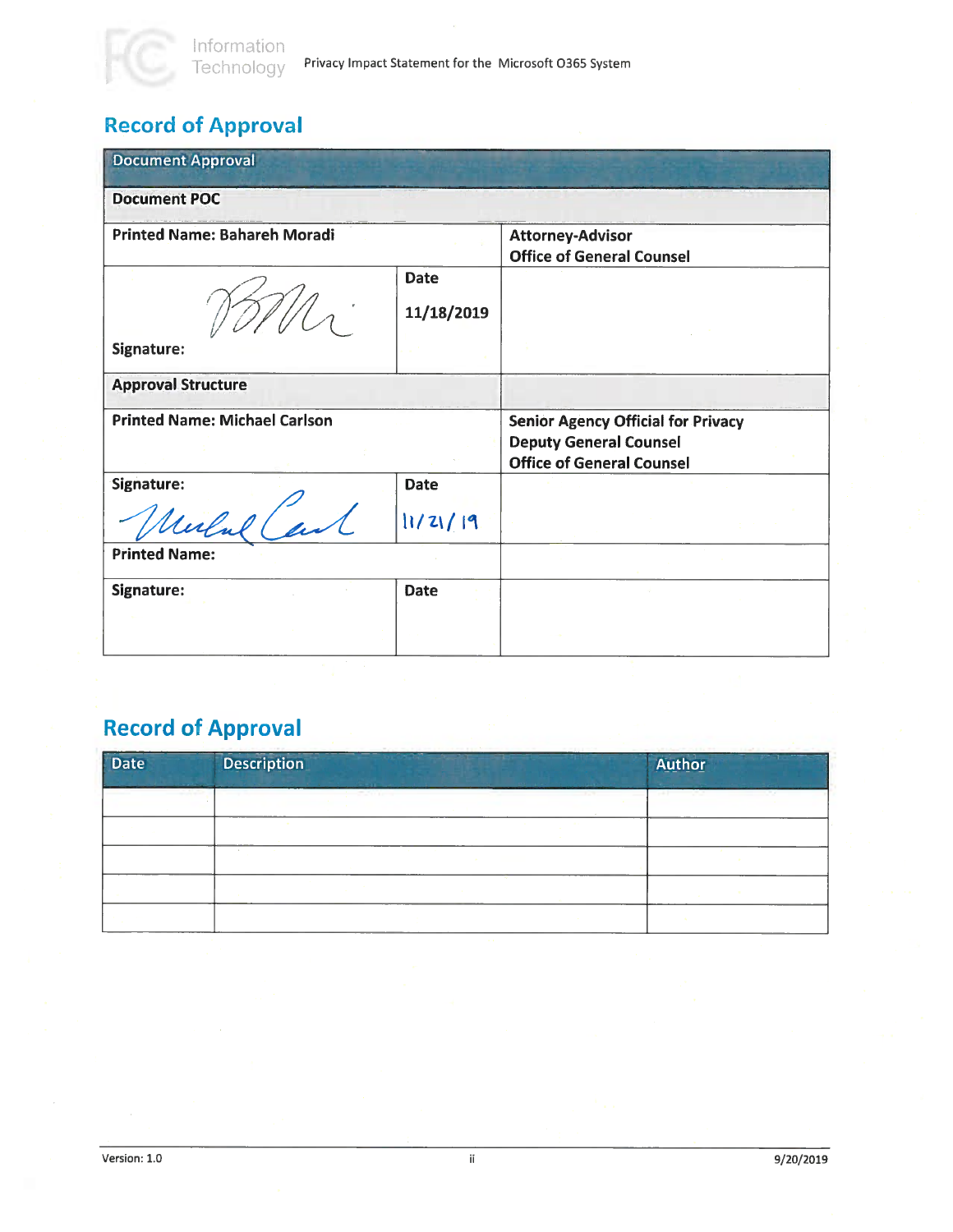# **Table of Contents**

# **List of Tables**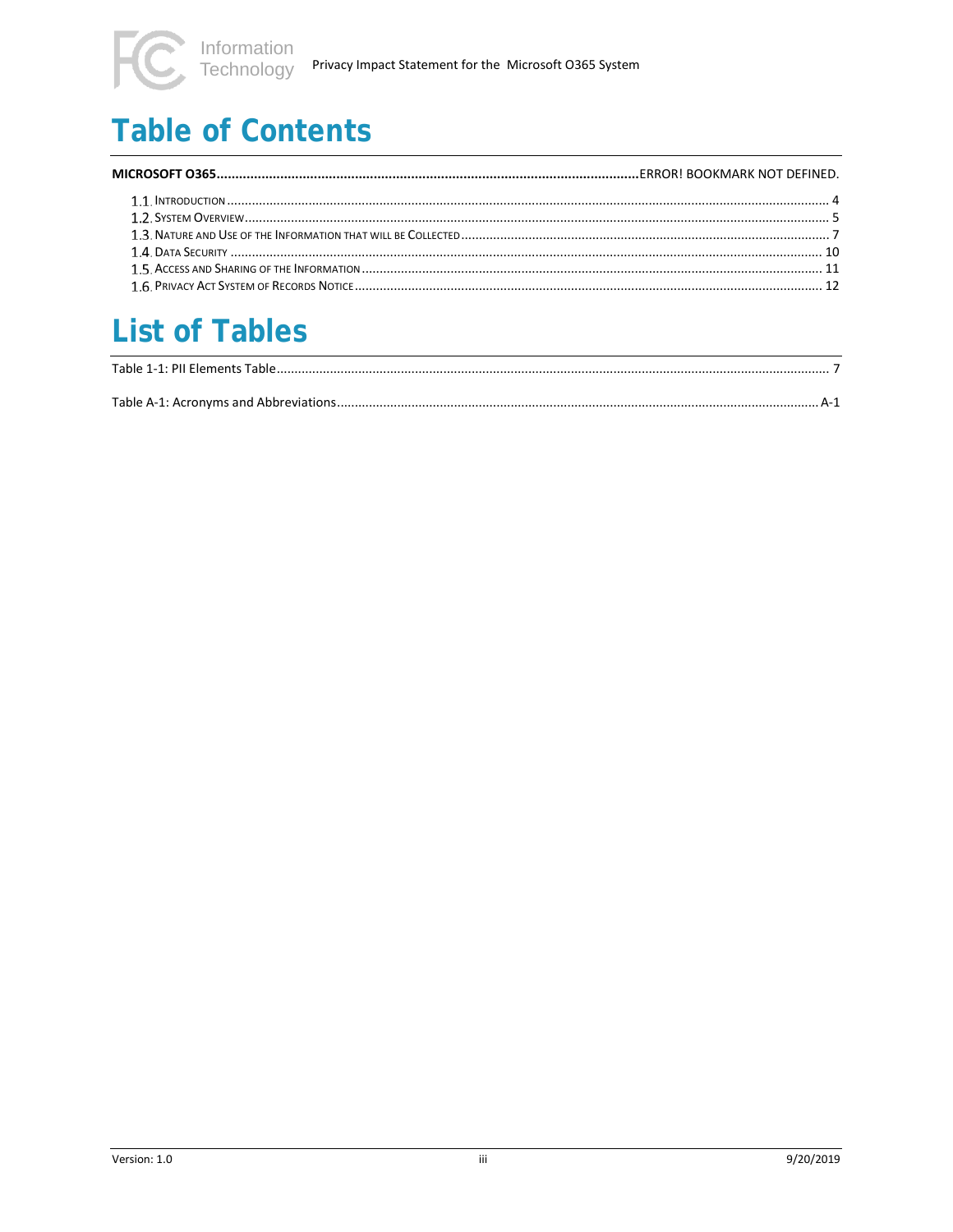### **Micrsoft O365**

### <span id="page-3-0"></span>**1.1.** Introduction

Section 208 of the E-Government Act of 2002[1](#page-3-1) requires agencies to conduct a **Privacy Impact Assessment (PIA)** whenever they procure or develop an information technology system that will collect, maintain, or disseminate information about individual people. The PIA must document how the system will use information it collects about individuals and, unless it contains classified or sensitive information, it must be made available to the public. The PIA was intended to be a tool for agencies to protect personal information throughout a technology system's life cycle. The Office of Management and Budget (OMB) has commented: "*In general, PIAs are required to be performed and updated as necessary where a system change creates new privacy risks.*"[2](#page-3-2)

The FCC is subject to the requirements of the E-Government Act and is committed to identifying and addressing privacy risks whenever it develops or makes changes to its information systems. The questions below explore important privacy issues identified in the Act and in later guidance by the Office of Management and Budget (OMB) and the National Institute of Standards and Technology (NIST). A longer discussion of the FCC's PIA policies can be found in Chapter 9 of the FCC's Privacy Act Manual (FCC Inst. 1113.1).

In accordance with FCC policy, system owners should complete the **Initial Privacy Assessment (IPA)** prior to filling out the PIA. The IPA helps system owners determine whether their systems will collect the kind of information that would make them subject to the requirements of Section 208. The PIA should not be completed if the IPA has not yet been completed first since it determines if your system requires a PIA.

If you have any questions, please contact the Privacy Manager, Les Smith, at [leslie.smith@fcc.gov](mailto:leslie.smith@fcc.gov) or 202-418-0217.

<span id="page-3-1"></span><sup>1</sup> 44 U.S.C. § 3501 note.

 $\overline{\phantom{a}}$ 

<span id="page-3-2"></span><sup>2</sup> OMB Memorandum No. M-03-22 (Sep. 26, 2003), [https://www.whitehouse.gov/sites/whitehouse.gov/files/omb/memoranda/2003/m03\\_22.pdf.](https://www.whitehouse.gov/sites/whitehouse.gov/files/omb/memoranda/2003/m03_22.pdf)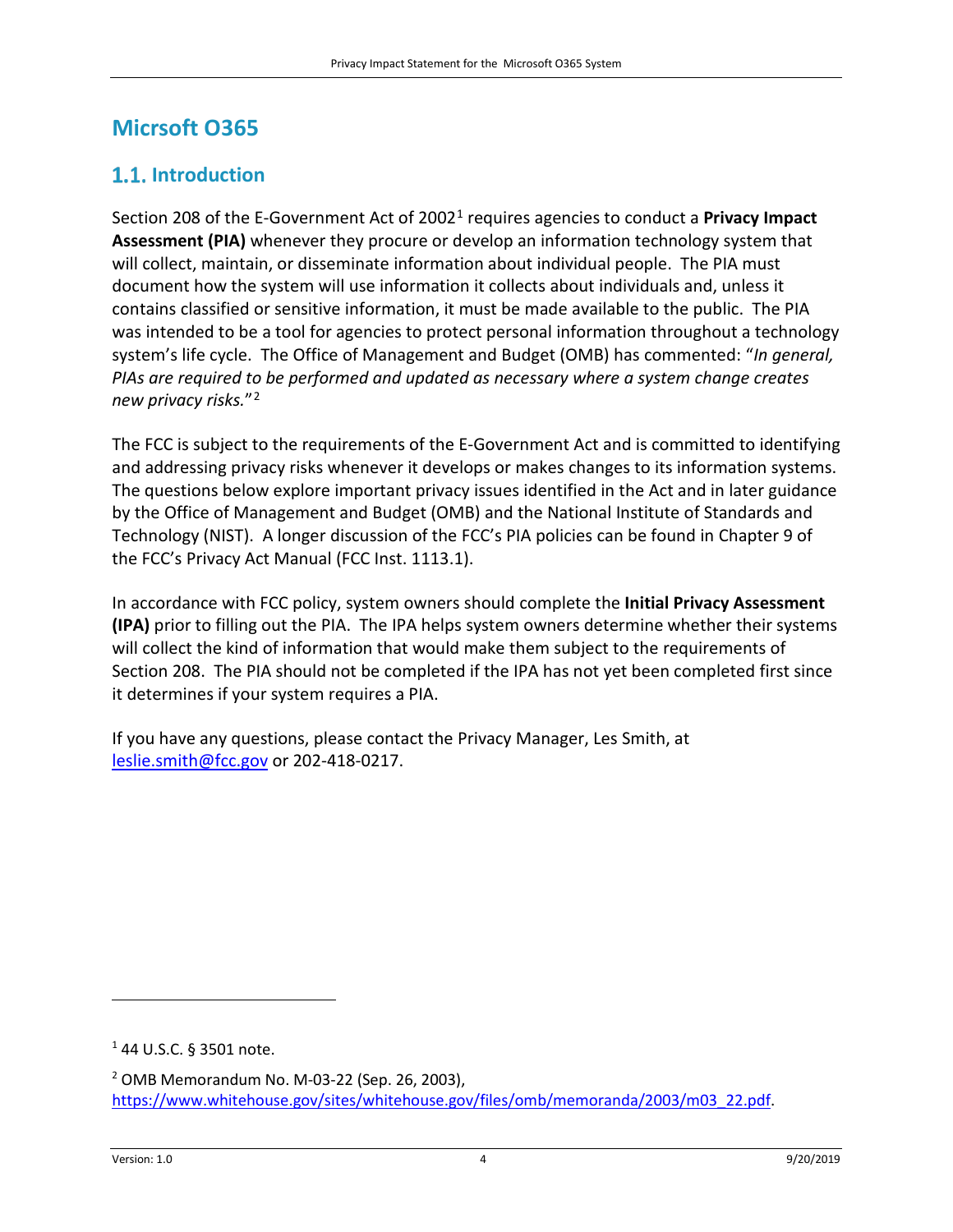#### <span id="page-4-0"></span>**1.2. System Overview**

#### **A. Avoiding technical terms and unexplained abbreviations, please provide a general description of this information system.**

Office 365 (O365) is a Software as a Service (SaaS) that supports the FCC mission through offerings including Exchange Online, SharePoint Online, OneDrive online storage, and Office Professional Plus for local use on PCs. O365 is used for three system configurations, including physical and virtual desktop workstations accessed through Microsoft Office Online, VDI, and mobile devices. O365 applications serve as tools for communication, collaboration, and daily business operations across the enterprise.

This privacy impact assessment (PIA) evaluates privacy implications for FCC's use of the cloud-based O365 service products listed below:

- OneDrive
- Outlook
- SharePoint
- Word
- Excel
- PowerPoint
- OneNote
- Access

## **B. Is this a new information system or a significant revision of an existing system?**

☒ New System

 $\Box$  Revision of Existing System: Please describe the revision that will be made to an existing system.

#### **C. Why is the FCC developing, procuring, or revising this information system? What is the purpose of this system?**

The FCC uses O365 to simplify administration of licenses and subscriptions to services at an enterprise level and facilitate system-wide user management, password administration, and oversight of security controls. O365 also allows the FCC to streamline and simplify virtual communications and collaborations that support daily business operations.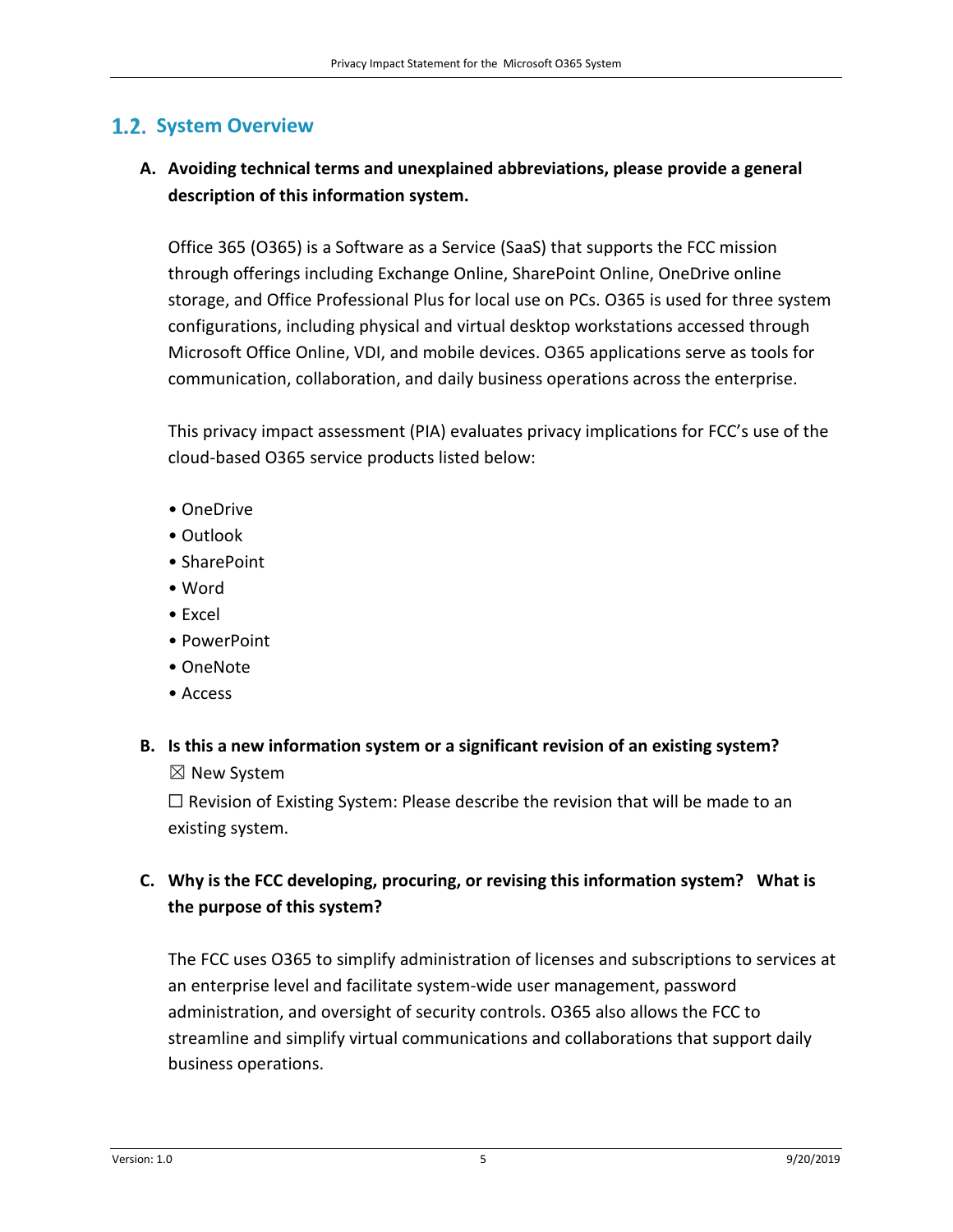**D. If this system is going to be provided through a cloud-based computing system,[3](#page-5-0)  please check the box that best describes the service the FCC receives from the cloud computing provider:** 

 $\boxtimes$  The FCC uses provider-supported application/s on the provider's cloud network (Software as a Service or SaaS)

 $\Box$  The FCC has deployed application/s on the provider's cloud network and the provider supports the applications (Platform as a Service or PaaS)

 $\Box$  The FCC has deployed its own application/s on the cloud network and controls how these application/s are configured and operate (Infrastructure as a Service or IaaS)

#### **E. Under what legal authority is the FCC developing, procuring, or revising this information system?**

The information in this system is collected, maintained, and disseminated pursuant to the Communications Act of 1934, as amended, and [other rules and regulations](https://www.fcc.gov/wireless/bureau-divisions/technologies-systems-and-innovation-division/rules-regulations-title-47) the FCC enforces.

l

<span id="page-5-0"></span><sup>3</sup> *See* NIST, *The NIST Definition of Cloud Computing*, Special Pub. No. 800-145 (Sep. 2011), [https://csrc.nist.gov/publications/detail/sp/800-145/final.](https://csrc.nist.gov/publications/detail/sp/800-145/final)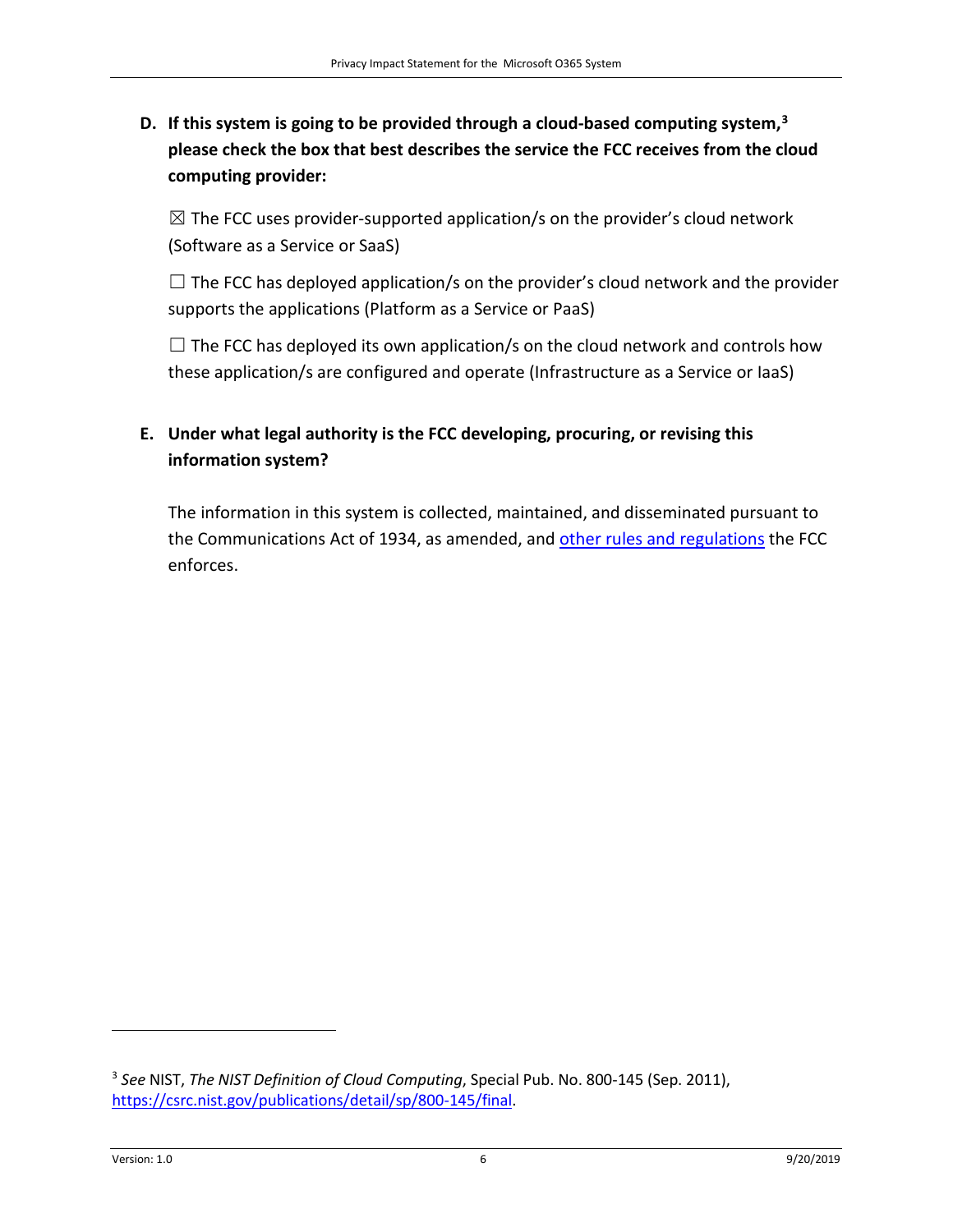#### <span id="page-6-0"></span>**Nature and Use of the Information that Will Be Collected**

**A. Specify in the table below what types of personally identifiable information (PII) may be collected, maintained, or processed in this information system. Check all that apply and add any types that are not listed below.**

<span id="page-6-1"></span>

| PII Elements: This is not intended to be an exhaustive list. Specify other                                                                                                                                                                                                                                                                                                                                                                                                                           |                                                                                                                                                                                                                                                                                                                                                                                                                                                                                                                                                                                          |                                                                                                                                                                                                                                                                                                                                                                                                                           |  |
|------------------------------------------------------------------------------------------------------------------------------------------------------------------------------------------------------------------------------------------------------------------------------------------------------------------------------------------------------------------------------------------------------------------------------------------------------------------------------------------------------|------------------------------------------------------------------------------------------------------------------------------------------------------------------------------------------------------------------------------------------------------------------------------------------------------------------------------------------------------------------------------------------------------------------------------------------------------------------------------------------------------------------------------------------------------------------------------------------|---------------------------------------------------------------------------------------------------------------------------------------------------------------------------------------------------------------------------------------------------------------------------------------------------------------------------------------------------------------------------------------------------------------------------|--|
| categories of PII as needed.                                                                                                                                                                                                                                                                                                                                                                                                                                                                         |                                                                                                                                                                                                                                                                                                                                                                                                                                                                                                                                                                                          |                                                                                                                                                                                                                                                                                                                                                                                                                           |  |
| $\boxtimes$ Full Name<br>$\boxtimes$ Date of Birth<br>$\boxtimes$ Home Address<br>$\boxtimes$ Phone Number(s)<br>$\boxtimes$ Place of Birth<br>$\boxtimes$ Age<br>$\boxtimes$ Race/ethnicity<br>$\boxtimes$ Alias<br>$\boxtimes$ Sex<br>$\boxtimes$ Email Address<br>$\boxtimes$ Work Address<br>$\boxtimes$ Taxpayer ID<br>$\boxtimes$ Credit Card Number<br>$\boxtimes$ Facsimile Number<br>$\boxtimes$ Medical Information<br>$\boxtimes$ Education Records<br>$\boxtimes$ Social Security Number | $\boxtimes$ Biometric Identifiers (e.g.<br>fingerprint, voiceprint)<br>$\boxtimes$ Audio Recordings<br>$\boxtimes$ Photographic Identifiers (e.g.<br>image, x-ray, video)<br>$\boxtimes$ Certificates (e.g. birth, death,<br>marriage, etc.)<br>$\boxtimes$ Legal Documents, Records,<br>Notes (e.g divorce decree,<br>criminal records, etc.)<br>$\boxtimes$ Vehicle Identifiers (e.g. license<br>plates)<br>$\boxtimes$ Financial Information (e.g.,<br>account number, PINs,<br>passwords, credit report, etc.)<br>$\boxtimes$ Geolocation Information<br>$\boxtimes$ Passport Number | $\boxtimes$ User ID<br>$\boxtimes$ Internet Cookie Containing PII<br>$\boxtimes$ Employment Status, History or<br>Information<br>$\boxtimes$ Employee Identification<br>Number (EIN)<br>$\boxtimes$ Salary<br>$\boxtimes$ Military Status/Records/ID<br>Number<br>$\boxtimes$ IP/MAC address<br>$\boxtimes$ Driver's License/State ID<br>Number (or foreign country<br>equivalent)<br>$\boxtimes$ Other (Please Specify): |  |
| $\boxtimes$ Mother's Maiden Name                                                                                                                                                                                                                                                                                                                                                                                                                                                                     |                                                                                                                                                                                                                                                                                                                                                                                                                                                                                                                                                                                          |                                                                                                                                                                                                                                                                                                                                                                                                                           |  |

**Table 1-1: PII Elements Table**

**Other:** The FCC does not use O365 to collect or maintain personally identifiable information (PII) directly from members of the public.

FCC houses a variety of information in O365 depending on the needs and purposes of the bureaus and offices across the enterprise that use this software. Documents that could be created or housed in O365 applications may include a variety of regulatory and law enforcement documents, internal staff memoranda, Congressional correspondence, and Federal Register notices of rulemakings. To the extent PII from the public is stored in applications supported by O365, the information collection is incidental.

O365 may also contain information pertaining to end-users at the FCC including employees and contractors.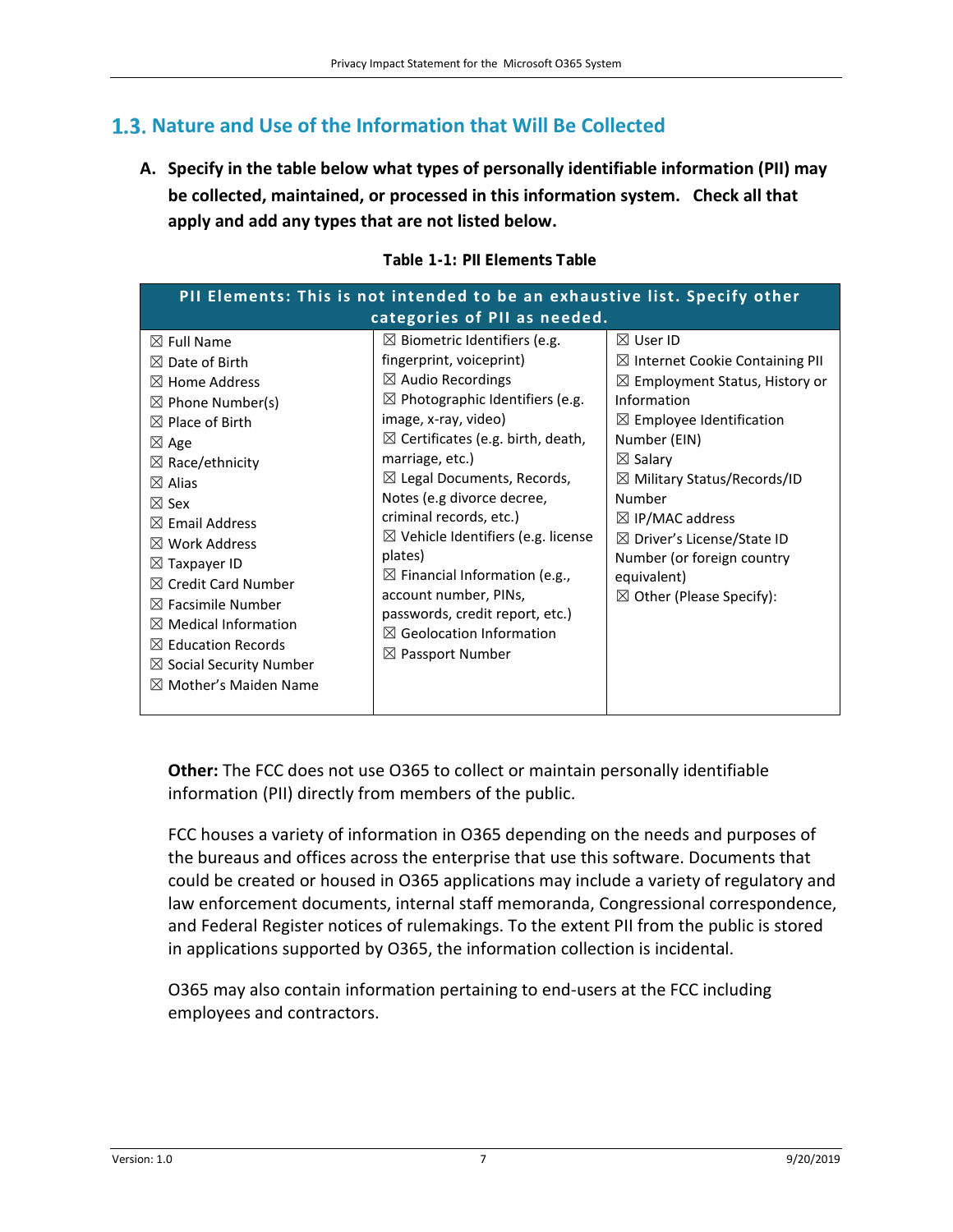#### **B. Please explain why it is necessary to collect these PII data elements to carry out the purpose of this system.**

Information in O365 applications is collected, used, disseminated, and maintained for the FCC to perform its regulatory, licensing, enforcement, policy, personnel management, and other activities. Due to the range of supported services, personal information may be present for a variety of reasons in the course of conducting internal and external communication and collaboration, creation and management of records, information security, and daily business operations.

| <b>Source of Data</b> | Type of Data Provided and How it is Collected                                                                                                                                                                                                                                                                                                                                                              |
|-----------------------|------------------------------------------------------------------------------------------------------------------------------------------------------------------------------------------------------------------------------------------------------------------------------------------------------------------------------------------------------------------------------------------------------------|
| FCC Staff and         | FCC staff and contractors upload data that has been created or obtained in                                                                                                                                                                                                                                                                                                                                 |
| Contractors           | connection with the Commission's regulatory, licensing, enforcement, personnel<br>and security management, and other activities. User-created content may also<br>include information in the user's profile, emails, calendar, and other information<br>voluntarily stored within 0365.                                                                                                                    |
| Members of the Public | The FCC generally does not use O365 applications to collect PII directly from the<br>public; however, information provided by and pertaining to members of the<br>public may be stored in O365 applications. These individuals may include<br>consumers, individuals commenting on agency rulemakings, etc. For the majority<br>of the FCC's applications on O365, the information is incidentally stored. |

#### **C. Will this PII be collected from individuals themselves, or from third parties?**

#### **D. Will individuals be able to consent to the collection or particular uses of the information? What will the form of the consent be? What happens if individuals do not consent to the collection or particular uses?**

The opportunity or right depends on how the information is collected. The FCC generally does not use O365 to collect information, including PII, directly from the public. However, FCC staff and contractors use O365 for business operations in furtherance of the FCC's enforcement or policy mission. To the extent information maintained in O365 applications incidentally includes PII, individuals will not have an opportunity to consent. To the extent that consent is required for the underlying collection, however, the FCC will obtain any consent necessary.

Information in O365 pertaining to FCC employees and contractors is collected to authenticate end-users and manage administrative business functions including personnel security, human resources, emergency notifications, etc.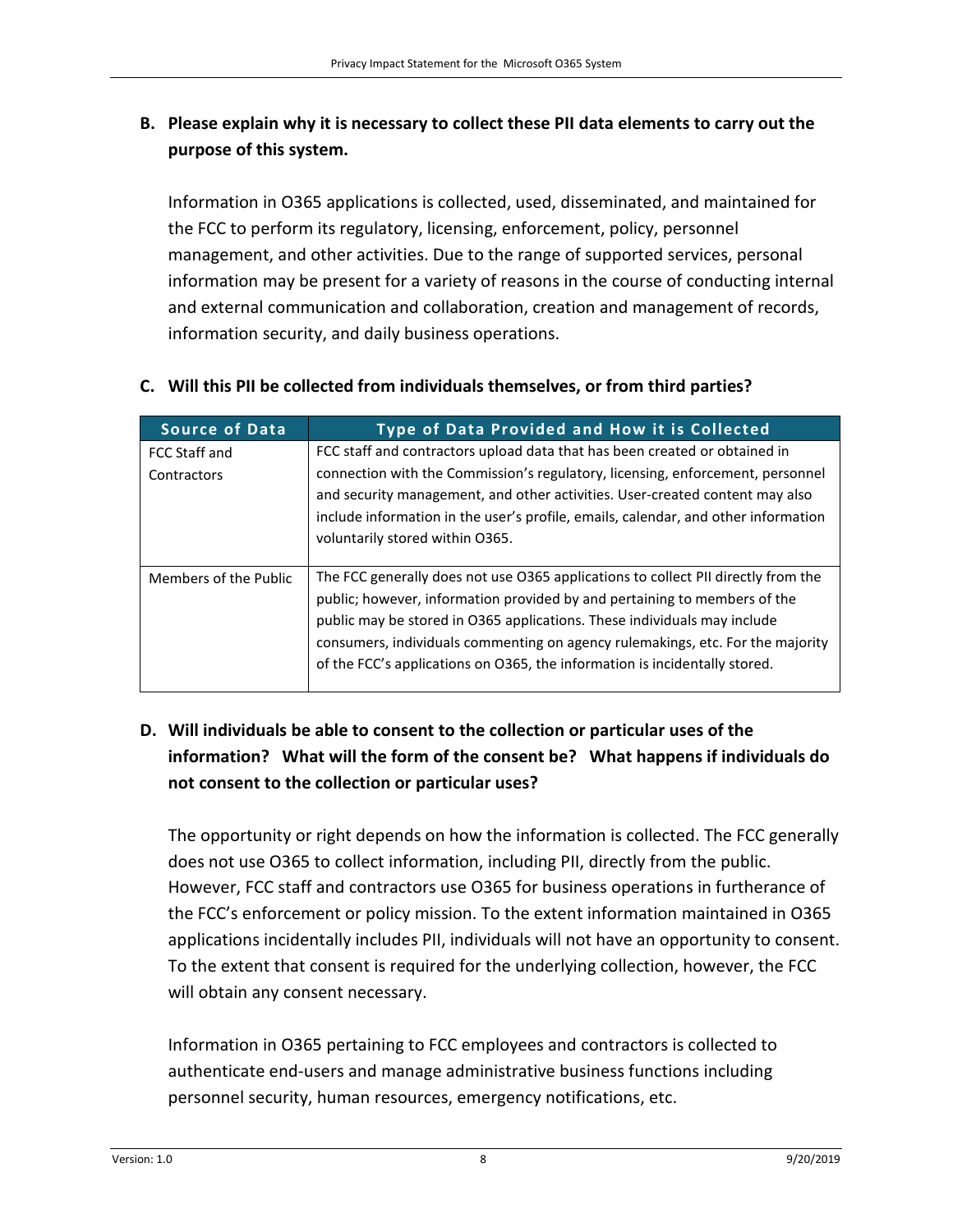#### **E. Please explain how these PII data elements will be processed or used in the course of operating this information system.**

O365 applications used by the FCC generally do not collect or maintain PII directly from the public. Any information provided by and pertaining to members of the public is incidentally stored. To the extent the incidental information is used, the use is ancillary to the FCC's enforcement, regulatory, licensing and other activities.

PII from FCC employees and contractors is processed and used for internal operational, personnel, and security management at the agency.

#### **F. What steps will the FCC take to make sure this PII is accurate, complete, and up-todate?**

Due to the nature of the system and the anticipated broad use of these services across the enterprise, information that is stored in O365 generally will not be checked for accuracy, completeness, or currency. It is the responsibility of the parties providing the data to ensure the completeness, accuracy, and currency of data at the time it is created. Information that is used by the FCC as part of its regulatory, enforcement, and other activities will be reviewed for accuracy and timeliness as required by the particular activity and the laws and authorities, if any, applicable at the time the agency compiles the records (e.g., Communications Act, personnel laws, administrative or court evidentiary rules and procedures).

#### **G. Are there procedures in place to allow individuals access to their PII or to correct inaccurate information?**

To the extent any information in these FCC applications on O365 are "records" under the Privacy Act of 1974, an individual may make a [request](https://www.fcc.gov/general/privacy-act-information) for access to information the FCC maintains about her or him. The FCC's Privacy Act Information page provides links to the [FCC's System of Records Notices \(SORNs\),](https://www.fcc.gov/general/privacy-act-information#systems) as well as information about making [Freedom of Information Act \(FOIA\) requests](https://www.fcc.gov/reports-research/guides/how-file-foia-request) and the [online FOIA request form.](https://foiaonline.gov/foiaonline/action/public/request) Individuals seeking access must follow the FCC's Privacy Act rules and procedures, published in the Code of Federal Regulations (C.F.R.) at 47 C.F.R. § 0.551, et seq. Access to information under the Privacy Act is subject to certain exemptions.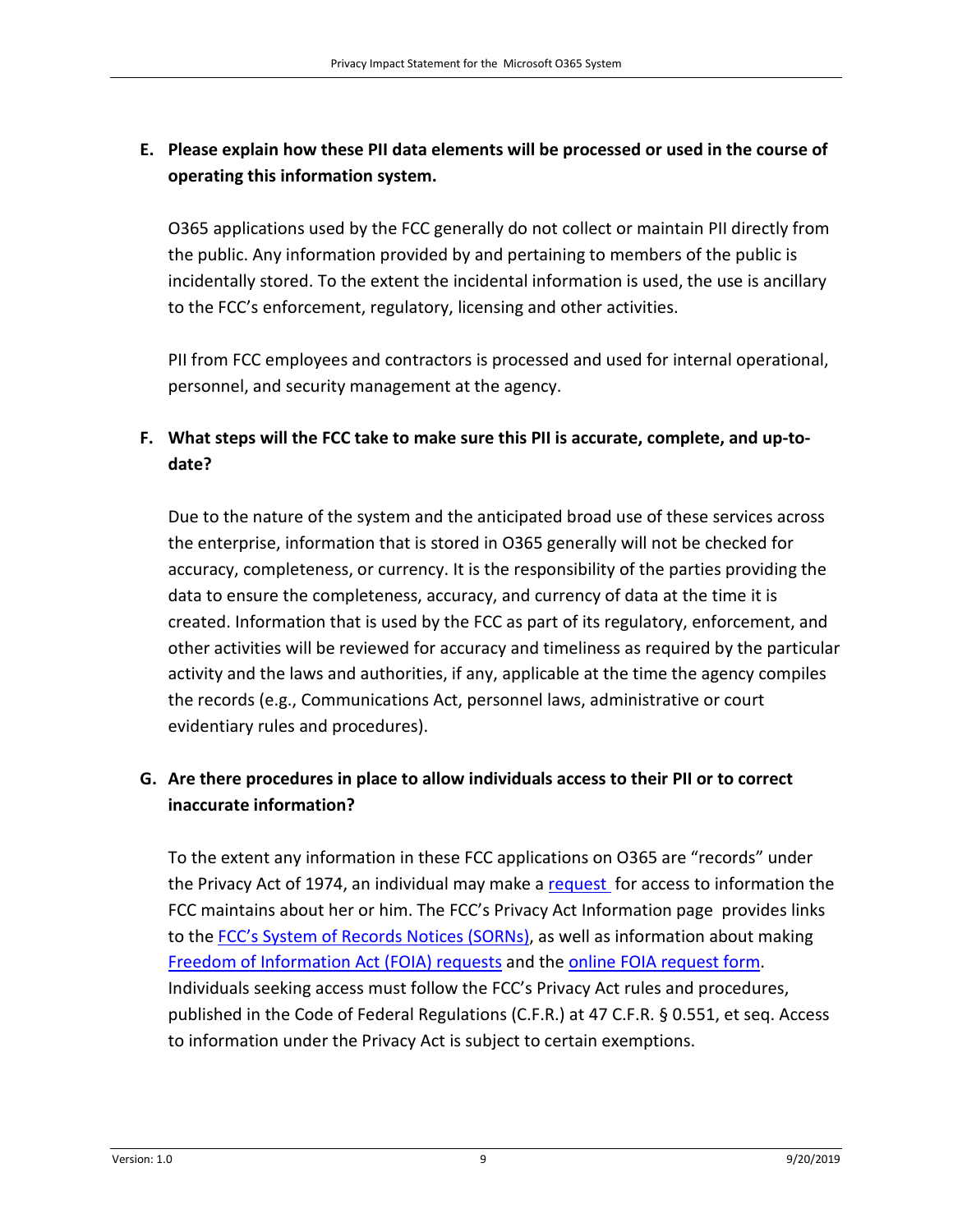#### **H. How long will the PII be retained and how will it be disposed of?**

Information in the O365 cloud instance is retained and destroyed in accordance with applicable FCC policies and procedures, as well as with the FCC records disposition schedule and General Records Schedules approved by the National Archives and Records Administration (NARA). FCC staff receive training and reminders about their records and destruction obligations. All information will be securely and irreversibly disposed of/destroyed in accordance with applicable FCC policies and procedures, OMB, NARA, and NIST regulations and guidelines.

#### <span id="page-9-0"></span>**1.4. Data Security**

#### **A. Are there administrative procedures and technicial safeguards in place to protect the data in the system? What controls are in place to ensure proper use of the data?**

The FCC protects its information resources with a dynamic set of security measures. Some of these measures (e.g., network firewalls, physical security) protect the entire FCC enterprise, while other measures (e.g., user access restrictions, encryption) are applied to specific information systems. Following the risk-based policy established in the Federal Information Modernization Act (FISMA), the FCC applies more security measures (also known as security "controls") to information systems that present higher operational risks. Consistent with this policy, the FCC applies specific security controls to systems that collect and process PII. A comprehensive list of the security and privacy controls the FCC may apply to its information systems can be found in National Institute of Standards and Technology (NIST) Special Publication No. 800-53 (revision 4), [https://csrc.nist.gov/publications/detail/sp/800-53/rev-4/final.](https://csrc.nist.gov/publications/detail/sp/800-53/rev-4/final)

Additionally, the FCC purchases cloud computing services, including O365, from providers that have been authorized under the Federal Risk and Authorization Management Program (FedRAMP). Cloud service providers that have received this authorization have demonstrated that they apply security controls to their computing resources in a manner that is consistent with the federal risk-based information security requirements the FCC follows.

#### **B. Has the system undergone the appropriate security risk assessment and received authority to operate?**

The system has a System Security Plan from June 2015 that was updated in January 2016. Additionally, the FCC purchases cloud computing services from providers that have been authorized under the Federal Risk and Authorization Management Program (FedRAMP). Cloud service providers that have received this authorization have demonstrated that they apply security controls to their computing resources in a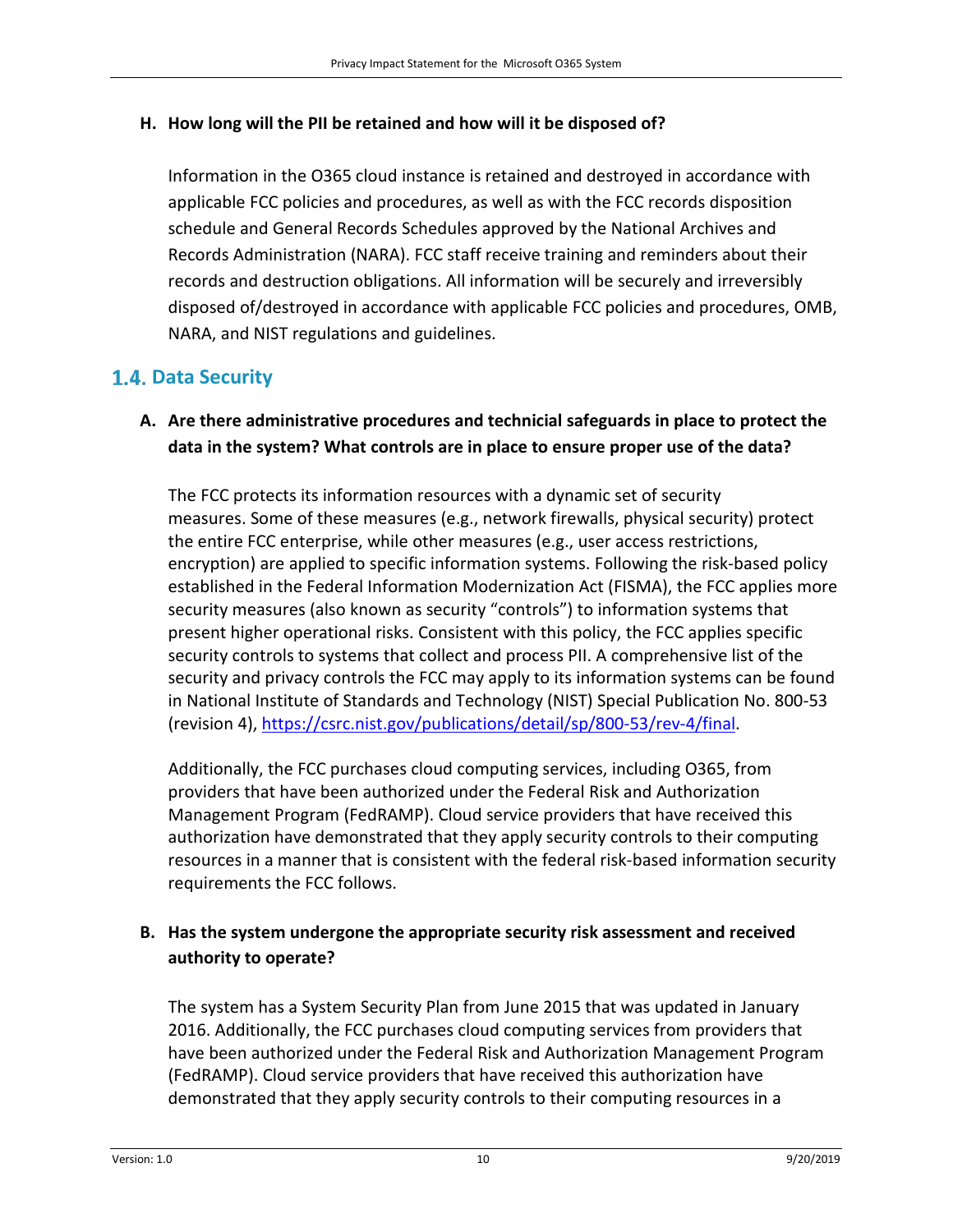manner that is consistent with the federal risk-based information security requirements the FCC follows. O365's FedRAMP authorization was granted on November 20, 2014.

O365 first received Authority to Operate at the FCC on June 23, 2016, and was renewed on August 22, 2019.

### <span id="page-10-0"></span>**1.5. Access and Sharing of the Information**

**A. Which FCC employees and contractors will have access to the PII in this information system?**

| <b>Will Have Access</b>              | How and Why the Data Will be Accessed                                                                                                                                                                                                                                                                                                                                                                                                                                                                                                                                                               |
|--------------------------------------|-----------------------------------------------------------------------------------------------------------------------------------------------------------------------------------------------------------------------------------------------------------------------------------------------------------------------------------------------------------------------------------------------------------------------------------------------------------------------------------------------------------------------------------------------------------------------------------------------------|
| <b>FCC Staff</b>                     | Access to O365 is restricted to authorized FCC end users. All end users must<br>adhere to the FCC Rules of Behavior and take steps to ensure that access to any<br>PII stored in O365 is appropriately limted. Access to the information stored<br>within 0365 is dependent on the particular business purpose and the access<br>permissions granted to a specific user. For example, system administrators may<br>have access to system data and system audit logs in order to manage access<br>roles, monitor system usage, perform system audits, and complete other<br>necessary job functions. |
| Contractors                          | FCC may have contractor support within program areas, and these contractors<br>will have access to the information in O365 as required to perform their duties.                                                                                                                                                                                                                                                                                                                                                                                                                                     |
| Office of Inspector<br>General (OIG) | Under appropriate circumstances, data showed within 0365 or 0365 log data<br>may be provided to the OIG for auditing or law enforcement purposes.                                                                                                                                                                                                                                                                                                                                                                                                                                                   |

#### **B. Will the information be shared with 3rd parties as part of the operations of the information system (e.g., through an application programming interface or "API")?**

Software as a service requires the service provider to have access to information collected and stored on its applications. Authorized FCC contractors have access to information in O365, when necessary. Some authorized FCC contractors have access to O365 simply as users, and one or more authorized FCC contractors have access to certain administrative functions. All FCC contractors are required to complete security and privacy training prior to obtaining access to any FCC systems, and complete annual security and privacy training to maintain network access and access to those systems.

Contractors who access O365 are subject to the same rules and policies as FCC staff. Contractors must also follow the reporting and other procedures in the FCC's Breach Notification Policy.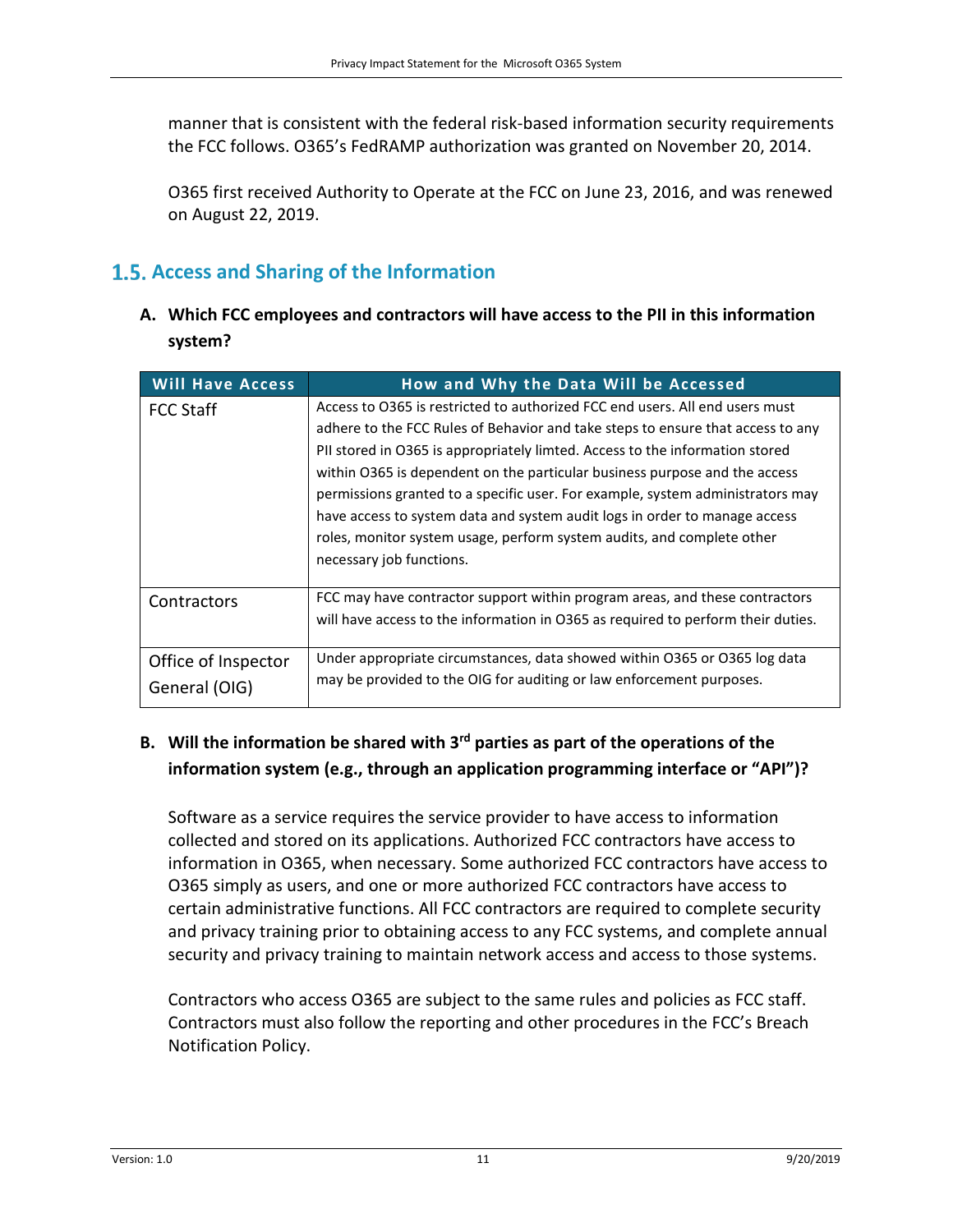Additionally, the system is connected directly to FCC Active Directory for user account information and access across numerous FCC applications and systems.

#### <span id="page-11-0"></span>**1.6. Privacy Act System of Records Notice**

**A. Is the FCC planning to publish or has it already published a Privacy Act System of Records Notice (SORN) for this information system? If the FCC has already published a SORN, please provide a citation to the Federal Register.** 

The FCC is not required to publish a SORN for O365 because it is not a system of records, as that term is defined the Privacy Act, 5 U.S.C. § 552a(a)(5).